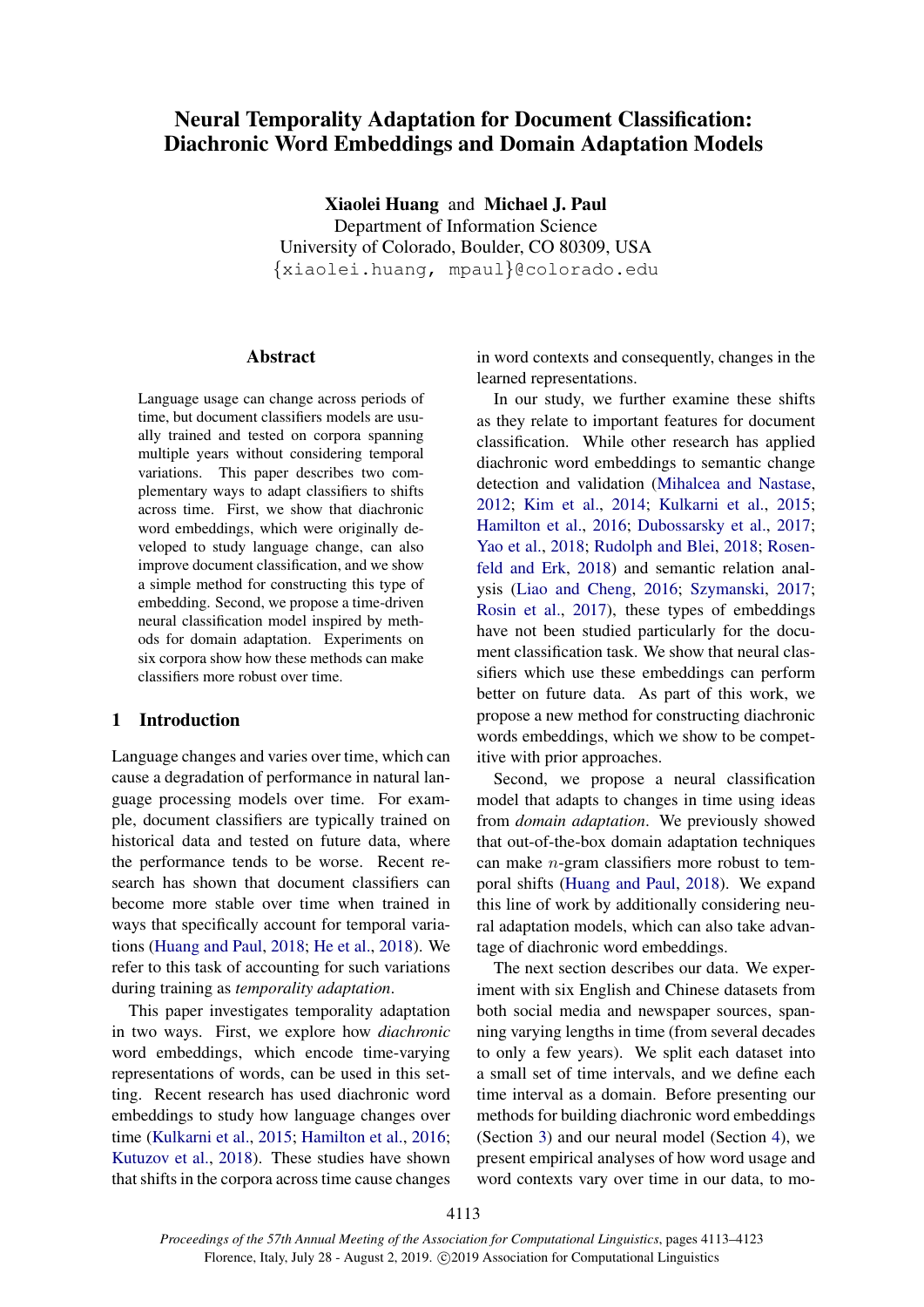tivate the methods (Section [2\)](#page-1-0). Our main experiments are presented in Section [5,](#page-5-0) where we experiment with both neural and non-neural classifiers.

# <span id="page-1-0"></span>2 Time-Varying Corpora

The way people use words to express opinions has been constantly changing over time [\(Mihalcea](#page-9-5) [and Nastase,](#page-9-5) [2012;](#page-9-5) [Kulkarni et al.,](#page-9-2) [2015;](#page-9-2) [Hamil](#page-9-3)[ton et al.,](#page-9-3) [2016\)](#page-9-3). In this section, we introduce our corpora for this paper and conduct initial analyses on how word usage shifts over time in news articles and social media data in both English and Chinese with respect to the task of classification. We explore the language usage issue from two perspectives: word usage and context shift.

#### 2.1 Data

We retrieved available data sources from previous publications [\(Zhang et al.,](#page-10-5) [2014;](#page-10-5) [He and McAuley,](#page-9-9) [2016;](#page-9-9) [Huang and Paul,](#page-9-0) [2018\)](#page-9-0). Specifically, we use four different sources in in English—Amazon (music reviews), Yelp (restaurant and hotel reviews), Twitter, and economic newspaper articles [\(Figure Eight Inc.,](#page-9-10) [2015\)](#page-9-10)— and one source in Chinese, Dianping [\(Meituan-Dianping,](#page-9-11) [2019\)](#page-9-11).

The *Twitter* data is annotated with binary labels indicating whether the user received a flu vaccine. The *Economy* data is annotated with binary labels indicating if each article relates to the US economy. For the review data (*Amazon, Dianping* and *Yelp*), we encode review scores into three discrete categories: score  $>3$  as positive,  $=3$  as neutral, and  $<$ 3 as negative.

Following [Huang and Paul](#page-9-0) [\(2018\)](#page-9-0), we group the corpora into several bins of temporal intervals; specifically, non-repeating time intervals spanning one or more years (Table [1\)](#page-1-1). We encode each temporal domain into the discrete time labels, 1, 2, ...T. One corpus then can be represented as  $C = [C_1, C_2, ... C_T]$ , where each  $C_t$  for  $t \in T$  is one temporal slice of the document collection.

## <span id="page-1-3"></span>2.2 Analysis 1: Word Usage Shift

Document classification models often use feature representations that are derived from words. Therefore, variations in word usage across time will change the distribution of features over time, which can impact the stability of document classifiers [\(Huang and Paul,](#page-9-0) [2018\)](#page-9-0). Our goal in this section is to test whether there are temporal variations in our datasets, how strong the effects are,

<span id="page-1-1"></span>

| <b>Dataset</b> | Time intervals            |  |  |  |  |
|----------------|---------------------------|--|--|--|--|
| Amazon         | 1997-99, 2000-02, 2003-05 |  |  |  |  |
|                | 2006-08, 2009-11, 2012-14 |  |  |  |  |
| Dianping       | 2009, 2010, 2011, 2012    |  |  |  |  |
| Economy        | 1950-70, 1971-85,         |  |  |  |  |
|                | 1986-2000, 2001-14        |  |  |  |  |
| Twitter        | 2013, 2014, 2015, 2016    |  |  |  |  |
| Yelp-hotel     | 2005-08, 2009-11,         |  |  |  |  |
|                | 2012-14, 2015-17          |  |  |  |  |
| Yelp-rest      | 2005-08, 2009-11,         |  |  |  |  |
|                | 2012-14, 2015-17          |  |  |  |  |

<span id="page-1-2"></span>1997-99 2000-02 2003-05 2006-08 2009-11 2012-14 Temporal Domain 1997-99<sub>9</sub> 1.000 2000-02 0.538 1.000 2003-05 0.530 0.798 1.000  $T_{\rm eff}$  2003-05<br> $T_{\rm eff}$  2006-08 1.000 0.539 0.802 0.839 1.000  $0.766$  0.783  $0.700 \quad 0.749$ Amazon 1950-70 1971-85 1986-2000 2001-14 Temporal Domain 1950-70 1971-85 0.380 1.000 1986-2000 0.363 0.384 1.000 0.354  $1986 - 2000$ <br> $- 2001 - 14$ 1.000  $0.382$  0.37  $0.373$  0.371 0.36  $0.340$   $0.324$   $0.322$   $0.359$ Economy 2009 2010 2011 2012 Temporal Domain 2009 1.000  $0.842$ 2011 0.815 0.899 1.000  $0.765$  $\begin{array}{c} \frac{1}{2} & 2010 \\ 0 & 0 \\ 0 & 0 \\ \frac{1}{2} & 2011 \end{array}$ 1.000 0.809 0.848 1.000 Dianping 2013 2014 2015 2016 Temporal Domain 2013 1.000 2014 0.482 1.000  $0.454$  $0.349$  $\begin{bmatrix} 2014 \\ 0 \\ \hline 0 \\ \hline 0 \\ \hline 0 \\ 2015 \end{bmatrix}$  $0.493$  1.000 0.349 0.377 0.378 1.000 Twitter 2006-08 2009-11 2012-14 2015-17 2006-08 1.000 2009-11 0.62<br>2009-11<br>E 2012-14 0.58 2012-14 0.585 0.826 1.000  $0.580$ 0.629 1.000 0.580 0.790 0.880 1.000 Yelp-hotel 2006-08 2009-11 2012-14 2015-17 2006-08 1.000 0.767 2012-14 0.723 0.879 1.000 Temporal Domain<br>Domain<br>Domain<br>Domain  $0.818$  0.911 1.000 Yelp-rest

Table 1: Corpora spanning multiple time intervals.

Figure 1: Word usage overlaps between every two time domains. A value of 1 means no variations of top features between two temporal domains, while values less than 1 indicate more temporal variations.

Temporal Domain

Temporal Domain

and what patterns exist of word usage shifts. This will help us understand how word usage variations can affect document classifiers.

We consider the word usage as it relates to document classification by measuring the overlap of top word features across time intervals. We rank and select the top 1,000 features for each interval by mutual information. We then calculate the intersection percentage between every two domains; specifically, if  $S_0$  is the set of top features for one temporal domain and  $S_1$  is the set of top features for another attribute, the percent overlap is calculated as  $|S_0 \cap S_1|/1000$ .

We present the overlaps of word usages across time in Figure [1.](#page-1-2) The overlap of word usage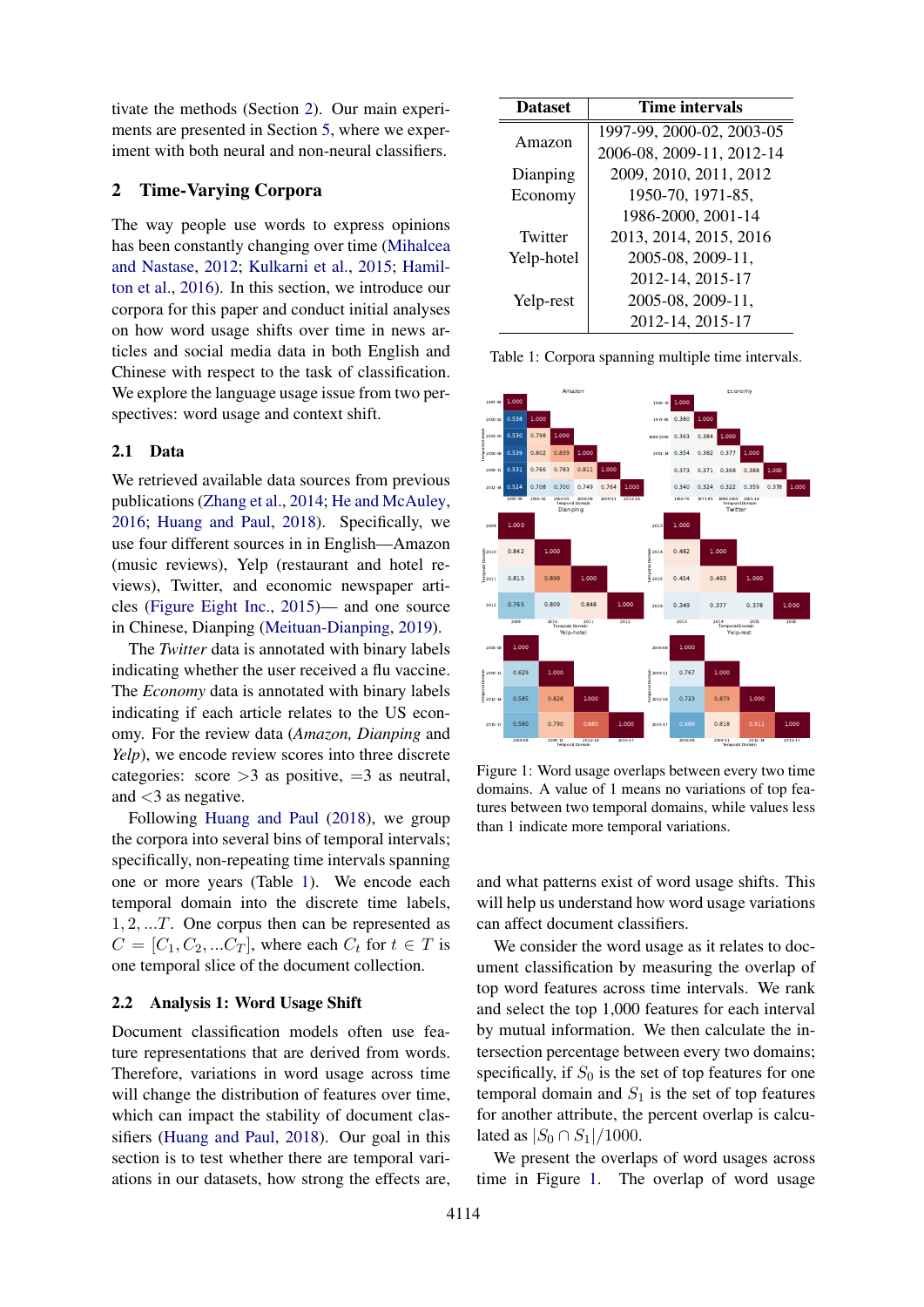<span id="page-2-1"></span>

Figure 2: Context overlaps between every two temporal domains. A value of 0 indicates the contexts of top features between two temporal domains have nothing in common, while values away from 0 mean the contexts share more similarities.

between temporal domains varies greatly across different corpora (ranging from 0.322 to 0.911). We observe that closer temporal domains usually have higher overlap while further temporal domains share less overlap. These results thus suggest that the word usage varies over time across many settings.

#### <span id="page-2-2"></span>2.3 Analysis 2: Context Shift

Popular word representations for classification train word embeddings using the *context* of each word (a window around the word, e.g., in skip-gram or continuous bag of words methods) [\(Mikolov et al.,](#page-9-12) [2013;](#page-9-12) [Bojanowski et al.,](#page-8-0) [2016\)](#page-8-0). Therefore, we seek to understand how semantic contexts of words shift across time, in addition to the words themselves. If we observe a significant context shift, this could lead to inconsistent semantic representations across time.

In the case of context shift, we extract the same unigram features as in the previous section and define word contexts by simulating the word embedding training process via contextual windows. We set a window size of five words and record the words that occur within the context windows. Following the previous section but using the set of words that appear in the context windows, we then calculate the intersection overlap between each

pair of time domains.

We show the overlap in the Figure [2.](#page-2-1) The overlap percentages range from 0.070 to 0.378. We also observe that temporally closer domains share higher percentages of contextual words. The pattern aligns with our observations in the Section [2.2.](#page-1-3) Since word embeddings rely heavily on contextual information [\(Mikolov et al.,](#page-9-12) [2013\)](#page-9-12), our observations that contexts have little overlap across different time intervals therefore suggest it will be important to account for temporality in word embeddings.

## <span id="page-2-0"></span>3 Diachronic Word Embeddings

Standard word embeddings ignore temporal language variations in the data. *Diachronic* word embeddings [\(Kulkarni et al.,](#page-9-2) [2015\)](#page-9-2) encode temporality into word embeddings to obtain dynamic representations of words. These types of embeddings have been effective in capturing and learning the language usage and semantic shift over time [\(Kim](#page-9-6) [et al.,](#page-9-6) [2014;](#page-9-6) [Kulkarni et al.,](#page-9-2) [2015;](#page-9-2) [Hamilton et al.,](#page-9-3) [2016;](#page-9-3) [Bamler and Mandt,](#page-8-1) [2017;](#page-8-1) [Szymanski,](#page-10-3) [2017;](#page-10-3) [Rudolph and Blei,](#page-10-1) [2018;](#page-10-1) [Rosenfeld and Erk,](#page-10-2) [2018;](#page-10-2) [Yao et al.,](#page-10-0) [2018\)](#page-10-0).

To the best of our knowledge, diachronic word embeddings have not been studied in the context of document classification. Since our preliminary analyses in the previous section showed that the top features for document classification vary over time, and the contexts used to train those word embeddings also vary over time, it would make sense to use word representations that can vary over time. In this section, we present a new, simpleto-implement method for constructing diachronic embeddings, and then further analyze temporal shifts in corpora using these embeddings.

#### 3.1 Concatenative Training Approach

Methods to obtain diachronic word embeddings fall into three main directions: incremental training [\(Kim et al.,](#page-9-6) [2014\)](#page-9-6), alignment transformation [\(Kulkarni et al.,](#page-9-2) [2015;](#page-9-2) [Hamilton et al.,](#page-9-3) [2016;](#page-9-3) [Yao et al.,](#page-10-0) [2018\)](#page-10-0) and continuous time representations [\(Rosenfeld and Erk,](#page-10-2) [2018;](#page-10-2) [Rudolph and Blei,](#page-10-1) [2018\)](#page-10-1).

In this work, we propose an alternative approach to encoding time into word embeddings. The idea is inspired by the "easy" domain adaptation method [\(Daume III,](#page-9-13) [2007\)](#page-9-13), which was shown to be successful at modeling different temporal do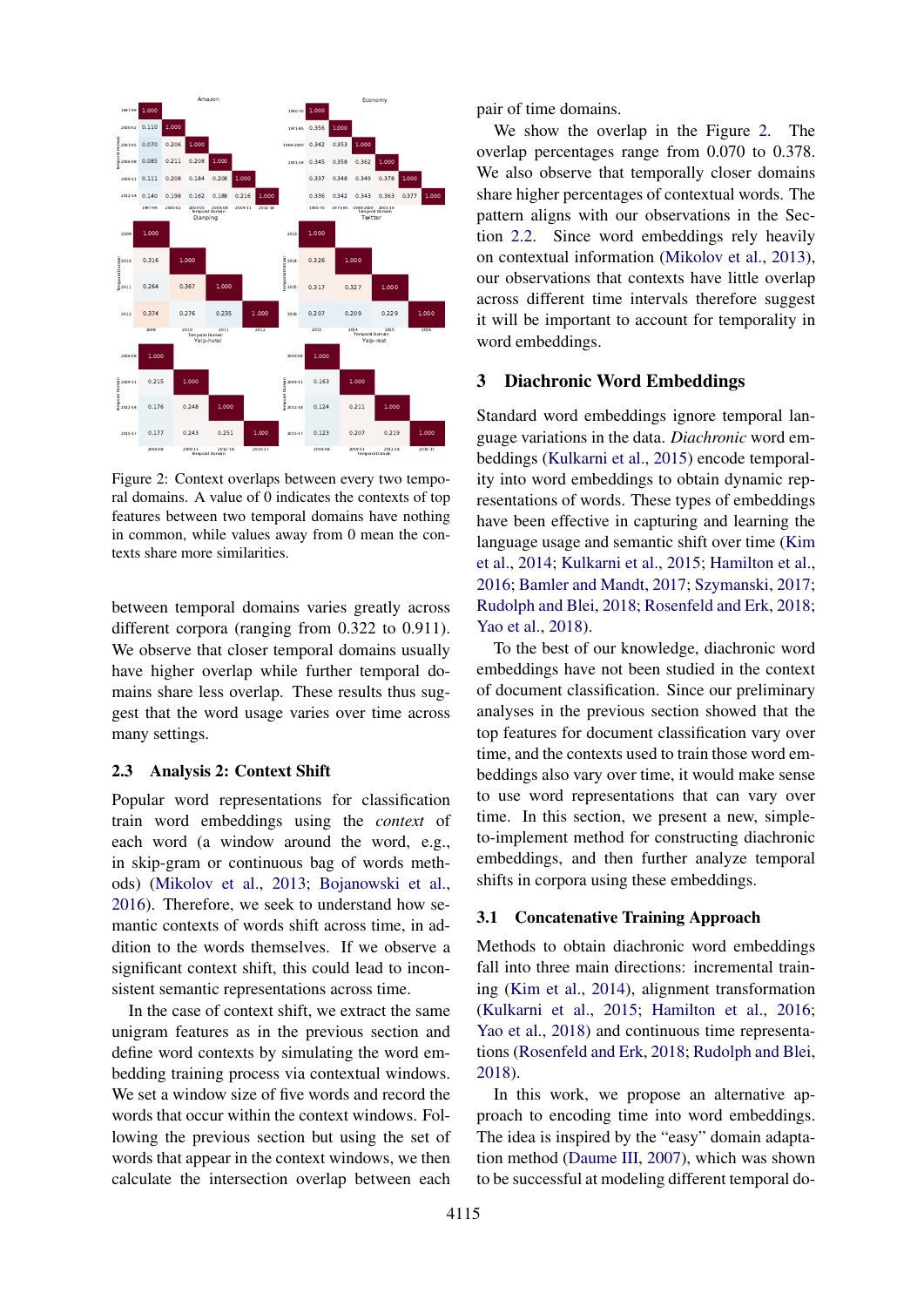mains [\(Huang and Paul,](#page-9-0) [2018\)](#page-9-0), and can be implemented by simply modifying the input data without modifying the training process. In our approach, words in the training data are concatenated with the name of the time interval, and embeddings are trained using a sub-word sharing framework [\(Bojanowski et al.,](#page-8-0) [2016\)](#page-8-0). The concatenation step allows for the learning of word representations that are specific to each time interval, while the sub-word framework allows for the learning of general, time-independent representations of each word.

Concretely, we first build domain-specific corpora by adding each document's domain label as a suffix to each word, as shown in Figure [3.](#page-3-0) In addition to the domain-specific corpora, we retain the original corpus as a domain-independent version. We then train fastText [\(Bojanowski et al.,](#page-8-0) [2016\)](#page-8-0), a sub-word embedding model, on all of the corpora, We use 3- to 6-grams characters in this study, to provide diverse perspectives to encode time and word representations. This approach learns diachronic word representations by encoding temporality as part of sub-words into the word embedding.

<span id="page-3-0"></span>

No**1** sickness**1** for**1** me**1** I**1** got**1** flu**1** shot**1** 

Figure 3: The illustration of building domain corpora. We append the document domain label as a suffix to each word in the document.

FastText learns word embeddings from character n-grams, intended to capture morphological information. As an example example, the word "where1" from time domain 1 using character 3grams would be encoded in fastText as the following seven parts:

$$
, \text{where1}>
$$

In this way, words with time domain labels can incorporate temporal identities, while the same words with different domain labels will still share close representations because of similar morphological forms. In this way, we encode temporal identity into word representations while still maintaining the connections of the same words across different time domains.

In contrast to prior approaches on diachronic embeddings, this concatenative sub-word approach does not explicitly model the ordering of time information, and it cannot encode, for example, that domains that are close in time should have more similarities than domains that are farther away in time. Despite this limitation, we find experimentally that this approach works competitively, while being simpler to implement and faster to train.

#### 3.2 Analysis 3: Semantic Distribution Shift

Using this approach to constructing diachronic word embeddings, we now consider how these embeddings can be used to further analyze language shift.

The Law of Conformity states a negative correlation between word frequency and meaning change [\(Hamilton et al.,](#page-9-3) [2016\)](#page-9-3); however, [Du](#page-9-7)[bossarsky et al.](#page-9-7) [\(2017\)](#page-9-7) show that the word frequency does play an important role in the semantic change, even though a small one. Diachronic embeddings have been used to measure the semantic shift using linear interpolation (regression) [\(Hamilton et al.,](#page-9-3) [2016\)](#page-9-3). Here, we reexamine this issue from another view, the distance of semantic distributions, which views the word embeddings as semantic distributions and measures how the word embeddings vary across time.

As in Section [2.3,](#page-2-2) we choose the top 1,000 important words ranked by mutual information, as well as a control group of the 1,000 most frequent words in each corpus. We find that overlap between the 1,000 most important and most frequent words are 0% across every dataset. This suggests that the most frequent words are not predictive for classification. We use our proposed method to train 200-dimensional diachronic word embeddings and extract diachronic word representations for both important and most frequent words, and leave 0s to the words that do not appear within a temporal interval. Finally, we use the Wasserstein distance [\(Shen et al.,](#page-10-6) [2018\)](#page-10-6) to measure the differences across temporal domains. Wasserstein distance or Earth Mover's distance [\(Vallen](#page-10-7)[der,](#page-10-7) [1974\)](#page-10-7) measures the distribution differences between source and target domains [\(Shen et al.,](#page-10-6) [2018\)](#page-10-6), and thus here it measures semantic distribution shifts across time.

We show temporal distribution shifts in Figure [4,](#page-4-1) and we observe two interesting findings.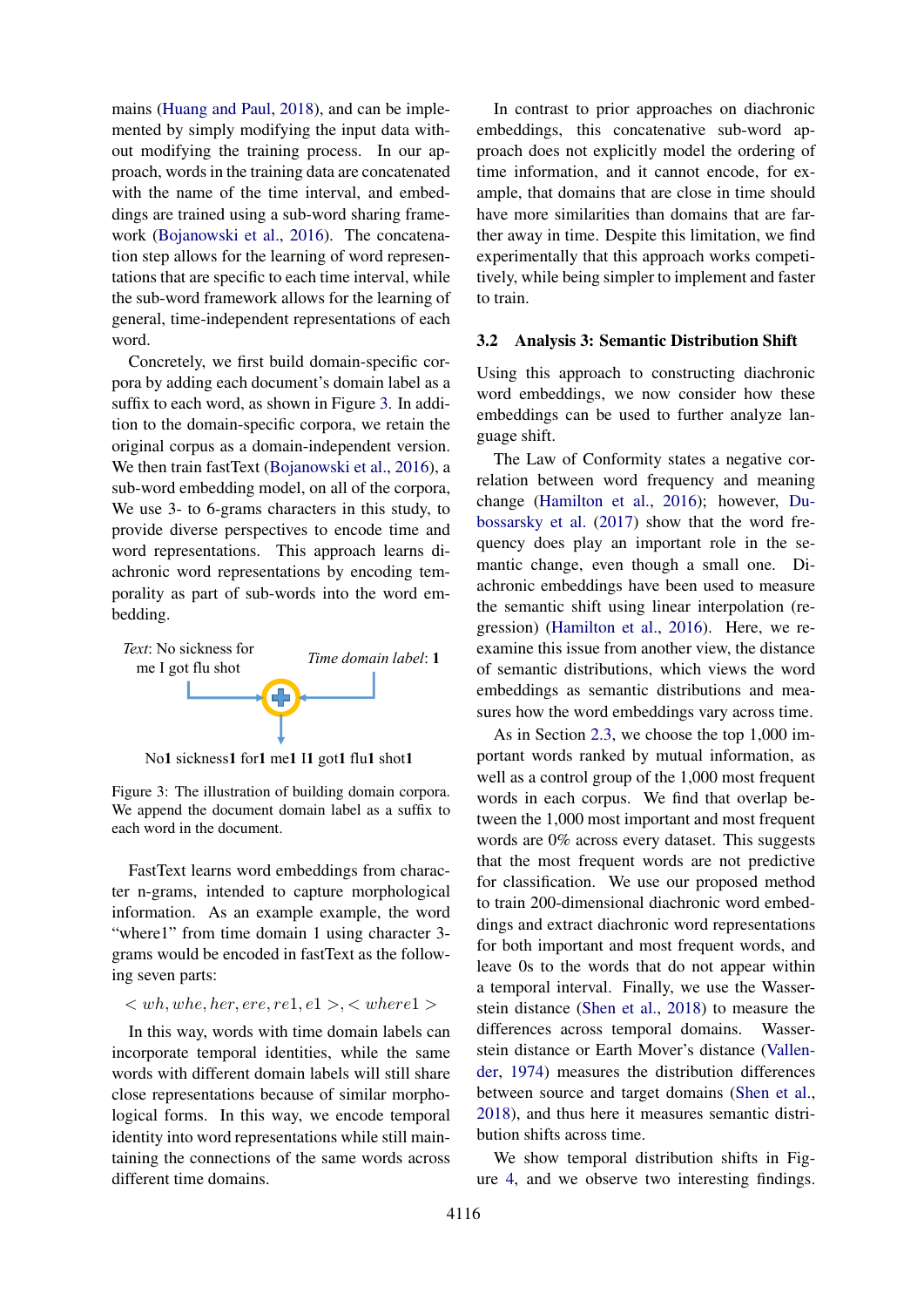First, closer time intervals show less semantic distribution shift, which aligns with our analysis in Sections [2.2](#page-1-3) and [2.3.](#page-2-2) Second, we observe that the frequent words have much smaller semantic distribution shifts than the top features selected by mutual information.

<span id="page-4-1"></span>

Figure 4: Semantic distribution shifts comparison between the top and most frequent words via Wasserstein distance. We present Yelp-hotel data for the illustration purposes and omit the other data due to space limits. The left is the semantic distribution shift for frequent words, the right is for top words ranked by mutual information. The higher score indicates higher shift.

To verify this second observation statistically, we conduct two-tailed t-test on the Yelp-hotel case to test our null hypothesis that the semantic distribution change is not significant. We separately compare the distribution distances of both frequent and top feature words with 0, which indicates no shift. Finally, the test results show p-value=0.076 for the frequent words and p-value=0.0038 for top feature words. Therefore, we reject the null hypothesis of top feature words at 95% confidence level while we cannot reject the null hypothesis of frequent words.

# 3.2.1 Comparing Different Ways to Measure Temporal Shifts

We have presented language shifts across time domains based on word usage overlap (Section [2.2\)](#page-1-3), context overlap (Section [2.3\)](#page-2-2), and distribution distance (this section). However, it is not clear if these different metrics are measuring the same information. To understand this further, we calculate the Pearson correlation coefficient to measure the relationships between each pair of metrics. We show the correlations in Table [2.](#page-5-1) We observe negative correlations between the two overlap measures (higher means more less shift) and distribution distance (lower means less shift), and a positive correlation between word usage and context overlaps. These results show that the three metrics are related, though there are some datasets where the correlations are low.

## <span id="page-4-0"></span>4 Model for Temporality Adaptation

We construct a document classification model that assumes the language used to describe document categories will evolve over time; for example newer documents may use emoji to express opinions, while older documents would not contain these features. Our goal is to build document classifiers with time-invariant features and are thus robust to language shift.

Our previous work [\(Huang and Paul,](#page-9-0) [2018\)](#page-9-0) on temporality adaptation for  $n$ -gram classifiers used a domain adaptation approach [\(Daume III,](#page-9-13) [2007\)](#page-9-13) where each time interval is treated as a domain. This approach created  $T+1$  versions of the feature set, one for each of the  $T$  time domains, and one domain-independent feature set. This allows the model to learn which features are associated with specific domains, while the domainindependent parameters can be used for future data. We analogously apply this idea to the neural setting, where we construct  $T+1$  different representations, at both the word level (using diachronic word embeddings) and the document level. Moreover, we use a time-driven learning process that models the shift of word representations as a gradual process of adapting representations to new data while starting with old information.

We thus present the Neural Temporality Adaptation Model (NTAM) (Figure [5\)](#page-5-2) based on three strategies: diachronic word embeddings (Section [3\)](#page-2-0),  $T + 1$  views of inputs, and a timedriven learning process. This model can learn language shifts and time invariant representations of documents for classification.

T+1 views of inputs. Analogous to the approach of [Daume III](#page-9-13) [\(2007\)](#page-9-13) for non-neural classifiers, we create  $T + 1$  word representations, where T refers to the number of diachronic domain embeddings and 1 refers to a general embedding, which trains word embeddings on the whole corpus without time labels. Our intuition is to use time-specific embeddings to provide documents from different time intervals with different views of semantic meaning. We train diachronic word embeddings using our proposed method via fastText, though we also experiment with other approaches. We initialize the model with the domain-specific embeddings and the general word embedding. The model will encode input documents into  $T + 1$  views of word representations. The  $T + 1$  embeddings pro-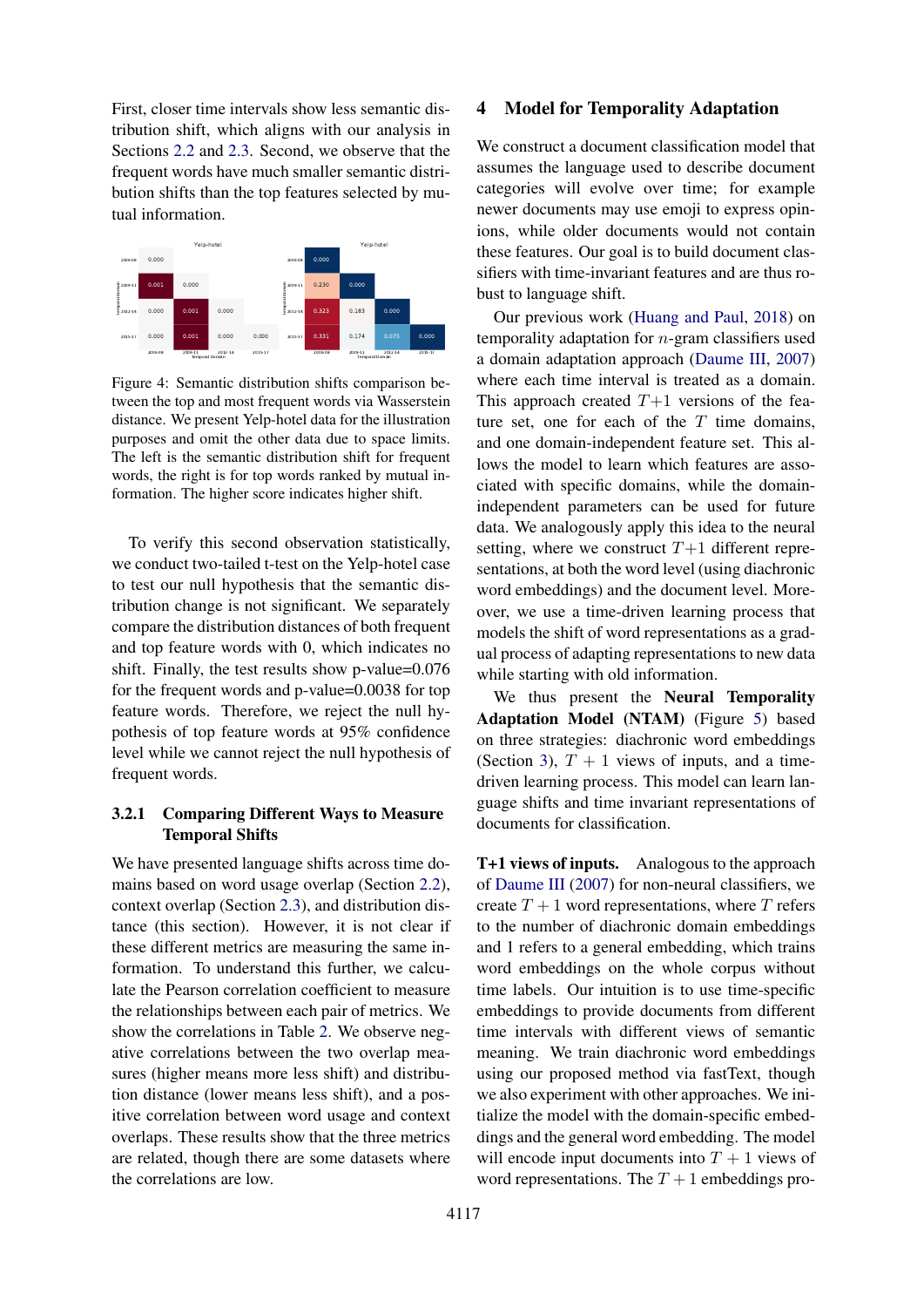<span id="page-5-1"></span>

| Correlation   |         | Amazon Dianping Economy Twitter Yelp-hotel Yelp-rest |         |        |         |         |
|---------------|---------|------------------------------------------------------|---------|--------|---------|---------|
| Usage-DD      | $-901*$ | .160                                                 | $-.106$ | .028   | $-943*$ | $-923*$ |
| Context-DD    | $-989*$ | $-987*$                                              | $-.108$ | .023   | - 949*  | $-960*$ |
| Usage-Context | $.926*$ | $-.009$                                              | $.600*$ | $970*$ | .950*   | $.955*$ |

Table 2: The correlations between word usages overlaps (Usage) and distribution distance (DD) as well as context overlaps (Context) and distribution distance (DD). The star sign (\*) indicates p-value is less than .05.

<span id="page-5-2"></span>

Figure 5: Architecture of the Neural Temporality Adaptation Model (NTAM). NTAM is initialized with T diachronic word embeddings ( $Emb^{Tt}$ ,  $t \in T$ ) plus one general word embedding ( $Emb^{Tg}$ ). The hidden state  $(h_t, t \in T)$  and memory cell  $(c_t)$  will excite and initialize the following Bi-LSTM. We feed the final hidden state  $(h<sub>g</sub>, g$  refers to general domain) to the following learning phase.

vide diverse views of input words, which are fed to the rest of the neural architecture, leaving the model to optimize representations automatically.

Time-driven learning process. To learn temporal variations for document representations, we propose a series of  $T + 1$  continuously temporal Bidirectional Long Short Term Memory (Bi-LSTM) models [\(Hochreiter and Schmidhuber,](#page-9-14) [1997\)](#page-9-14). The first  $T$  Bi-LSTMs correspond to the  $T$ time domains and the last Bi-LSTM corresponds to the general view of input documents and outputs the final document representation. Similar to how the diachronic word embeddings encode input words into multiple views of time domains, we use  $T + 1$  Bi-LSTMs to learn diachronic views of document representations.

To capture the semantic shifts across time domains, our intuition is to model the dynamic process. The memory mechanism of LSTM fits our need, which optimizes the balance across different time patterns via non-linear computations. While each Bi-LSTM reads through tokens in its own input document, we feed the previous Bi-LSTM's hidden state and memory cell to excite the learning process of the subsequent Bi-LSTM. The final Bi-LSTM learns jointly the previous shift patterns of document representations with the general embedding view of documents and outputs its final

document representation  $h_q$ .

The final document representation is fed into a dense layer with a non-linear activation function. We use outputs of the dense layer for document class prediction, where we use one-hot encoding to represent document labels and use the softmax function for class predictions. Finally, we use categorical cross-entropy as the loss function.

## <span id="page-5-0"></span>5 Experiments

We conduct experiments on the task of document classification. We split the data chronologically to simulate the realistic scenario where a classifier is trained on older data and tested on newer data. Thus, the first  $T - 1$  time domains are used for training; the last time domain is split into two equal-sized sets for development and testing.

#### 5.1 Preprocessing

We use NLTK [\(Loper and Bird,](#page-9-15) [2002\)](#page-9-15) to tokenize the English corpora and the Jieba Python module [\(Sun,](#page-10-8) [2012\)](#page-10-8) to segment the Chinese data. We discard reviews that had fewer than 10 tokens. For the Twitter data, we anonymize the data and replace usernames, hyperlinks, and hashtags with "USER", "URL", "HASHTAG" respectively. All other text is lowercased. The final data details are described in Table [3.](#page-6-0)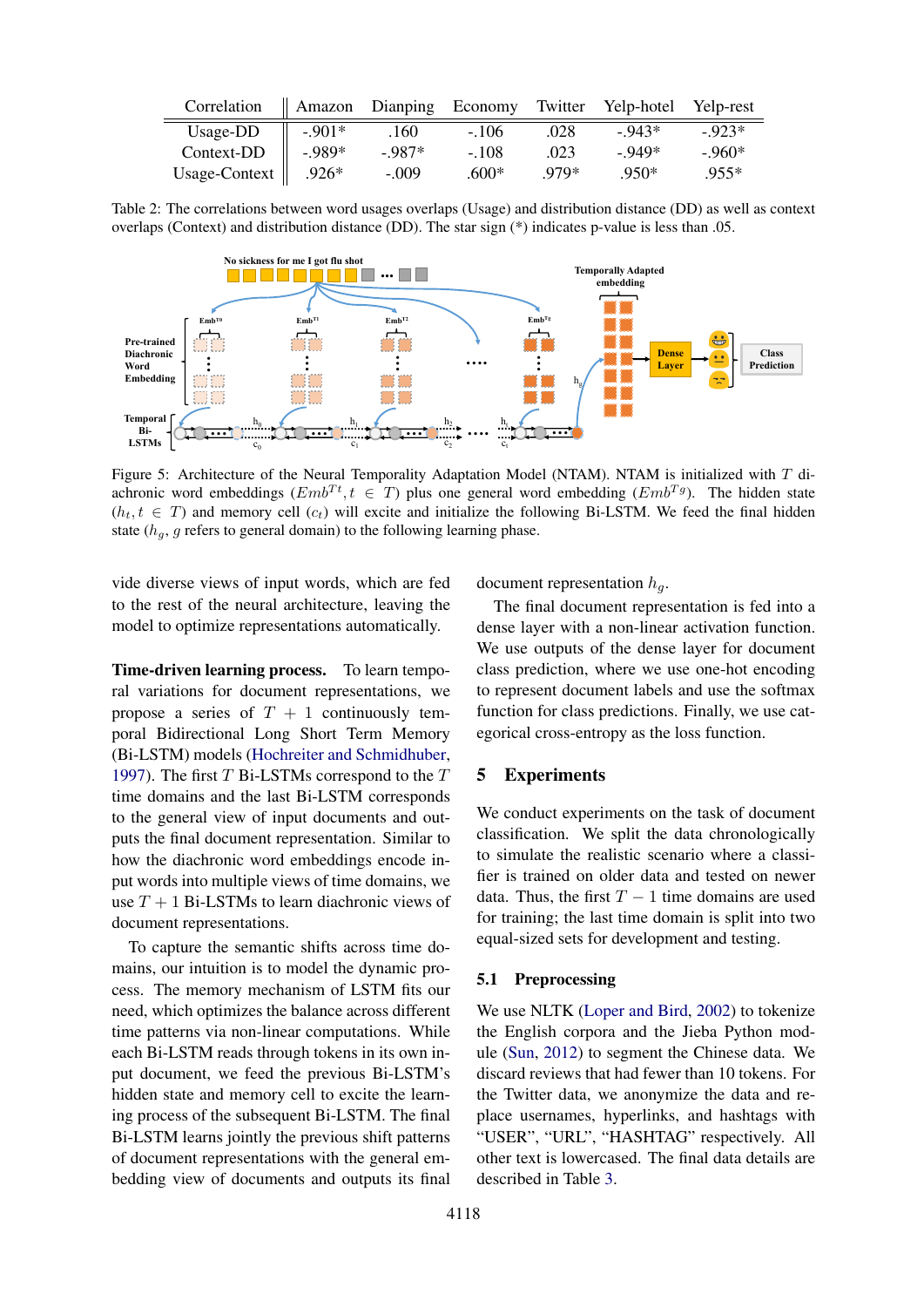<span id="page-6-0"></span>

| Datasets   | Train   | Dev.   | <b>Test</b> |
|------------|---------|--------|-------------|
| Amazon     | 59,399  | 11,880 | 11,880      |
| Dianping   | 503,330 | 83,889 | 83,889      |
| Economy    | 4,774   | 596    | 596         |
| Twitter    | 1,632   | 272    | 272         |
| Yelp-hotel | 20,975  | 6,993  | 6,993       |
| Yelp-rest  | 106,943 | 35,648 | 35,648      |

Table 3: Data statistics of the six corpora. We show the number of documents in each split.

## 5.2 Implementation and Training

We implement classification models using Keras [\(Chollet et al.,](#page-8-2) [2015\)](#page-8-2) and scikit-learn [\(Pe](#page-9-16)[dregosa et al.,](#page-9-16) [2011\)](#page-9-16). We select the top 15K words by frequency and set the other words as "unk". The models are trained for 15 epochs with the batch size of 64. Each document is padded to 60 tokens. We set the Bi-LSTM output to 200 dimensions. We choose ReLU [\(Hahn](#page-9-17)[loser et al.,](#page-9-17) [2000\)](#page-9-17) as the activation function of the dense layer and 0.2 as our default dropout rate [\(Srivastava et al.,](#page-10-9) [2014\)](#page-10-9). The dense layer outputs 200 dimensions for final document class prediction. We select cross-entropy as our default loss function, and we optimize model parameters via RMSprop [\(Tieleman and Hinton,](#page-10-10) [2012\)](#page-10-10) with the learning rate as 0.0001. Unless otherwise stated, we leave the other parameters as defaults.

## 5.3 Baselines

To ensure fair comparisons, we use the same settings across all models. We compare our proposed model to seven baselines, where three standard classifiers do not perform temporality adaptation.

#### 5.3.1 No Adaptation

LR. We extract 1- and 2-gram features on the corpora with the most frequent 15K features. We then build a logistic regression classifier using LogisticRegression from scikit-learn [\(Pe](#page-9-16)[dregosa et al.,](#page-9-16) [2011\)](#page-9-16) with default parameters.

CNN. We implement the Convolutional Neural Network (CNN) classifier described in [\(Kim,](#page-9-18) [2014\)](#page-9-18). To keep consistent, we initialize the model with pre-trained word embeddings [\(Bojanowski](#page-8-0) [et al.,](#page-8-0) [2016\)](#page-8-0) that were trained on the same datasets as the diachronic embeddings. We only keep the 15K most frequent words and replace the rest with an "unk" token. We set model optimizer as

Adam [\(Kingma and Ba,](#page-9-19) [2014\)](#page-9-19). We keep all other parameter settings as described in the paper.

Bi-LSTM. We build a bi-directional Long Short Term Memory (bi-LSTM) [\(Hochreiter and](#page-9-14) [Schmidhuber,](#page-9-14) [1997\)](#page-9-14) classifier to examine the effectiveness of temporal learning process in our proposed model. The classifier is initialized with the pre-trained word embeddings.

# 5.3.2 Domain Adaptation Models

FEDA. Following [Huang and Paul](#page-9-0) [\(2018\)](#page-9-0) we adapt for time domains using the "frustratingly easy" domain adaptation (FEDA) method [\(Daume III,](#page-9-13) [2007\)](#page-9-13). The feature set is augmented such that each feature has a domainspecific version of the feature for each time domain, as well as a general domain-independent version of the feature. The values of features are set to the original feature value for the domain-independent feature and the domainspecific features that apply to the document, while domain-specific features for documents that do not belong to that domain are set to 0. At test time, we only use the general, domain-independent features. We use the same feature extraction procedures and the same logistic regression classifier as the *LR* baseline.

DANN. We consider the domain adversarial training network [\(Ganin et al.,](#page-9-20) [2016\)](#page-9-20) (DANN) on the time adaptation task. We re-implement the same network and set domain prediction as predicting the time domain label while keeping the document label prediction as the default. We use the model from the epoch when the model achieves the best result on the development set for the final model.

RCNN & HAN. [He et al.](#page-9-1) [\(2018\)](#page-9-1) propose an evolving framework to train document classifiers. We re-implement two classifiers, RCNN and HAN with diachronic propagation learning strategy, which achieved the best performances in their paper. The RCNN [\(Lai et al.,](#page-9-21) [2015\)](#page-9-21) classifier integrates both LSTM and CNN, and the HAN [\(Yang](#page-10-11) [et al.,](#page-10-11) [2016\)](#page-10-11) classifiers uses hierarchical attention neural architectures. We keep the two models with the same parameters as their open sourced code and initialize the two models with pre-trained 200 dimensional word embeddings [\(Bojanowski et al.,](#page-8-0) [2016\)](#page-8-0). We apply Adam and RMsprop for RCNN and HAN respectively, because the two optimiz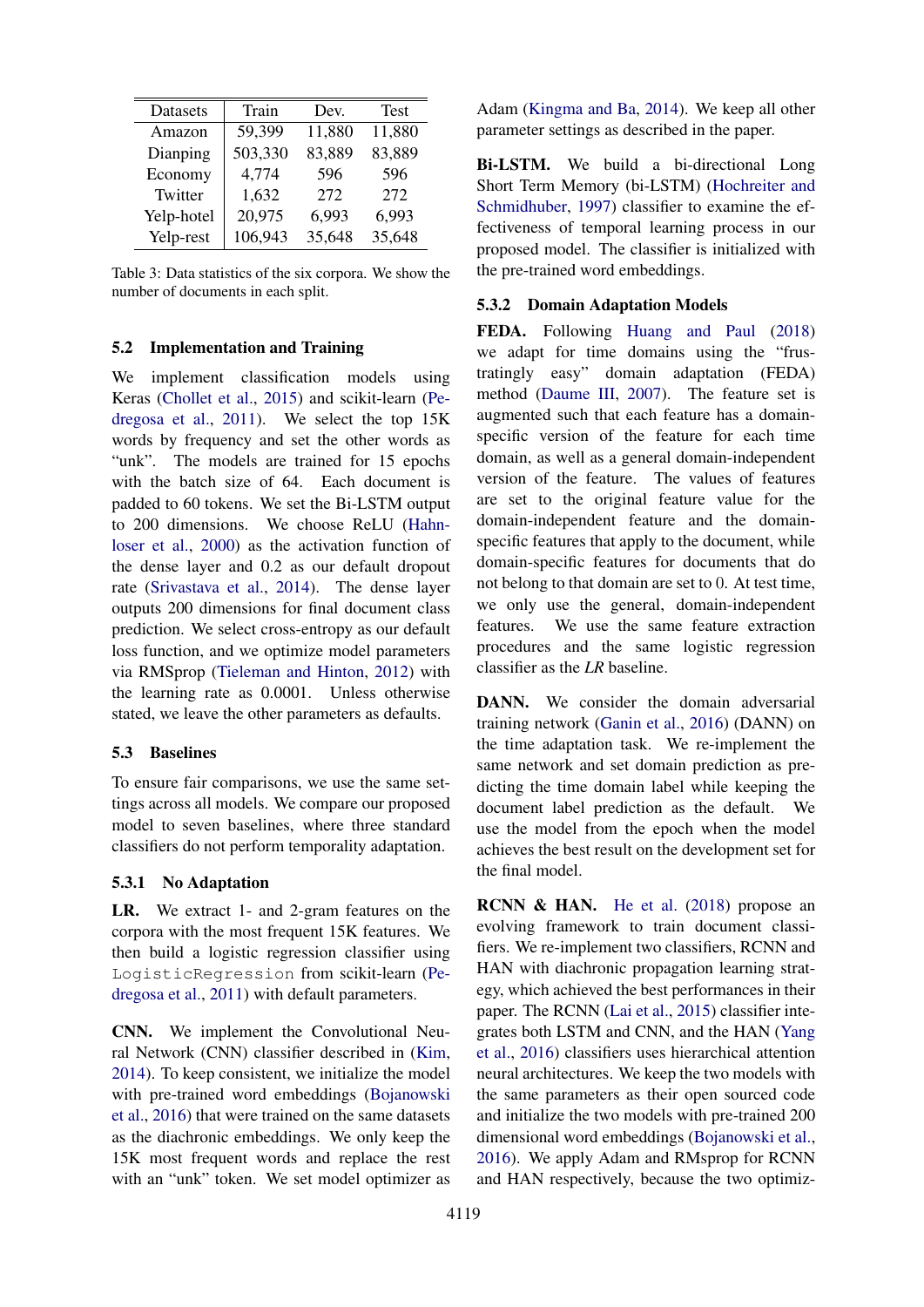ers perform much better on validation sets than the stochastic gradient descent optimizer used in the original paper. The work is close to our work but there are three major differences:

- Time invariance. We train one unified model with diachronic adaptation by using a timeindependent representation (the 1 of the  $T + 1$ representations) to learn a time-invariant classifier that can be used for future data. In contrast, these baselines learn  $T - 1$  models, where they train one model for each time domain.
- Diachronic word embeddings. Our method uses diachronic word embeddings to encode inputs in  $T + 1$  different views. The baseline encoding is based on only the current embedding space and therefore might not capture embedding shifts over time.
- Learning process. The baseline learns a weighted sum between the intermediate layer's outputs between the previous model and the current model. In contrast, we deploy the  $T + 1$ Bi-LSTMs to jointly learn time dependencies across all time intervals.

# 5.4 Results

The results of our experiments are show in Table [4.](#page-8-3) Our proposed approach leads to performance improvements over the comparable baselines on most datasets. NTAM has the highest performance on 4 out of 6 datasets, while FEDA has the highest performance on the other 2 (while NTAM is the next best for those 2).

The baselines with domain adaptation generally obtain a small performance boost over the baselines without adaptation on temporality. Among the non-neural models, the adaptation baseline FEDA outperforms the non-adaptation baseline LR on 4 out of 6 datasets. Among the neural models, the best adaptation baseline outperforms the best non-adaptation baseline on 3 out of 6 datasets, with the RCNN generally outperforming the other baselines. This indicates that the temporal factor can potentially improve the performance of document classification, and that domain adaptation is a possible approach to temporality adaptation.

Significance analysis. To verify the improvements of our proposed method NTAM compared to baselines, we conduct a significance analysis to compare our proposed model with the RCNN,

which is the closest model to ours. We follow [Berg-Kirkpatrick et al.](#page-8-4) [\(2012\)](#page-8-4) and bootstrap sample 50 pairs of test datasets with replacement. We keep the same data size as the previous experiments in the Table [4.](#page-8-3) We then use the same previous parameters and re-conduct the classification experiments. We format the experimental results as two lists of scores. We conduct a paired t-test to test the null hypothesis that our proposed model does not differ significantly from the RCNN. The test presents a significant result with  $t(95) = 3.258$ and  $p = 0.00119$ . The result suggests rejecting the null hypothesis at a 95% confidence level.

#### 5.5 Effectiveness of Diachronic Embeddings

Lastly we investigate how diachronic word embeddings affect classifiers. While NTAM used diachronic word embeddings and other baselines did not, we also compare to a version of NTAM initialized with regular word embeddings (to understand whether diachronic embeddings are important to the model's performance), and we also experiment with combining diachronic embeddings with a baseline model (to understand if diachronic embeddings can be used in other classifiers).

We also compare different methods of constructing diachronic word embeddings. In addition to our proposed method in Section [3,](#page-2-0) which uses subword embeddings via fastText, we consider three other approaches. We use incremental training [\(Kim et al.,](#page-9-6) [2014\)](#page-9-6) (abbreviated *Incre*, using fastText), linear regression [\(Kulkarni](#page-9-2) [et al.,](#page-9-2) [2015\)](#page-9-2), implemented in scikit-learn, and Procrustes [\(Hamilton et al.,](#page-9-3) [2016\)](#page-9-3), implemented in SciPy. We keep the same fastText parameters as in previous experiments and train a word embedding model separately for each time domain, then align the pre-trained embeddings to get final diachronic word embeddings. We then re-run the classification task with the new diachronic word embeddings.

Table [5](#page-8-5) shows the absolute percentage improvement in classification performance when using each diachronic embedding compared to a classifier without diachronic embeddings. Overall, diachronic embeddings improve classification models. The diachronic embedding appears to be particularly important for NTAM, improving performance on all 6 datasets with an average increase in performance up to 2.53 points. The RCNN also benefits from diachronic embeddings, but to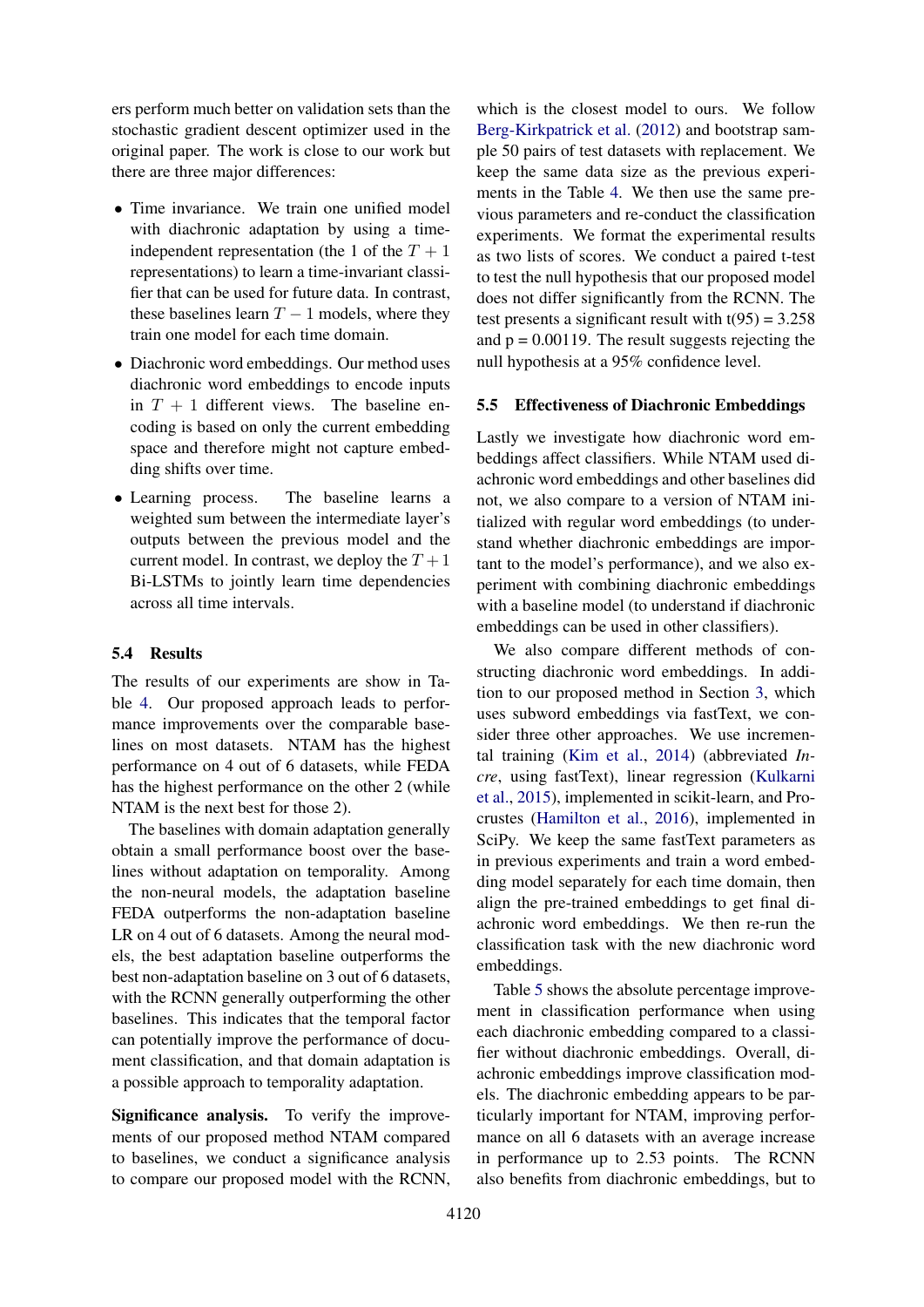<span id="page-8-3"></span>

|            |      |      | Baselines (No adaptation) | <b>Baselines</b> (Adaptation) |             |      |             | Our Model   |
|------------|------|------|---------------------------|-------------------------------|-------------|------|-------------|-------------|
| Data       | LR   | CNN  | <b>Bi-LSTM</b>            | FEDA                          | <b>DANN</b> | HAN  | <b>RCNN</b> | <b>NTAM</b> |
| Twitter    | .874 | .873 | .879                      | .890                          | .851        | .847 | .869        | .898        |
| Economy    | .699 | .707 | .692                      | .686                          | .687        | .690 | .697        | .711        |
| Yelp-rest  | .818 | .756 | .787                      | .831                          | .736        | .794 | .782        | .828        |
| Yelp-hotel | .773 | .753 | .758                      | .811                          | .733        | .740 | .762        | .790        |
| Amazon     | .778 | .762 | .771                      | .782                          | .686        | .748 | .782        | .808        |
| Dianping   | 710  | 715  | .706                      | .687                          | .686        | .699 | .692        | .738        |

Table 4: Performance of different models evaluated with weighted F1 scores. For each dataset, the best score is bolded. LR and FEDA are non-neural  $n$ -gram models, while the others are neural models.

<span id="page-8-5"></span>

|            | <b>RCNN</b> |        |            |         | <b>NTAM</b> |         |            |         |
|------------|-------------|--------|------------|---------|-------------|---------|------------|---------|
| Data       | Incre       | Linear | Procrustes | Subword | Incre       | Linear  | Procrustes | Subword |
| Twitter    | $-0.7$      | $+1.4$ | $-0.2$     | $-0.8$  | $+1.4$      | $-0.3$  | $+1.7$     | $+3.5$  |
| Economy    | $+0.5$      | 0.0    | $-0.7$     | $+0.4$  | $-0.3$      | $-1.0$  | $-0.5$     | $+0.3$  |
| Yelp-rest  | $+1.4$      | $+0.1$ | $-1.9$     | $+2.3$  | $+1.9$      | $+1.6$  | $+1.4$     | $+4.3$  |
| Yelp-hotel | $-1.5$      | $-1.2$ | $-0.5$     | $-0.2$  | $-0.7$      | $-2.0$  | $-1.8$     | $+0.8$  |
| Amazon     | $+0.2$      | $+0.2$ | $-2.0$     | $+0.5$  | $-0.8$      | $-0.7$  | $-0.8$     | $+2.1$  |
| Dianping   | $+0.4$      | $+1.6$ | $+0.7$     | $+1.0$  | $+0.8$      | $+1.8$  | $+3.4$     | $+4.2$  |
| Average    | 0.05        | 0.35   | $-0.47$    | 0.53    | 0.38        | $-0.10$ | 0.57       | 2.53    |
| Median     | 0.30        | 0.15   | $-0.60$    | 0.45    | 0.25        | $-0.50$ | 0.45       | 2.80    |

Table 5: Performance gains of two neural temporality adaptation models when they are initialized by diachronic word embeddings as compared to initialization with standard non-diachronic word embeddings. *Subword* refers to our proposed diachronic word embedding in this paper (Section [3\)](#page-2-0). We report absolute percentage increases in weighted F1 score after applying diachronic word embeddings.

a lesser extent, with an improvement on 4 of the 6 datasets. Comparing the different methods for constructing diachronic embeddings, we find that our proposed subword method works the best on average for both classifiers. The incremental training method also provides improved performance for both classifiers, while the linear regression and Procrustes approaches have mixed results.

# 6 Conclusion

Our experiments on six corpora covering two languages show that there are shifts in word usage and context over time, and that it is useful to explicitly account for these shifts in representations of words and documents. We have presented a new method for constructing diachronic word embeddings as well as a new model for document classification, which are both shown to be effective for temporal-ity adaptation. We open source our code.<sup>[1](#page-8-6)</sup>

## Acknowledgments

This work was supported by the National Science Foundation by award number IIS-1657338. We thank Vivian Lai for her useful feedback.

#### References

- <span id="page-8-1"></span>Robert Bamler and Stephan Mandt. 2017. Dynamic word embeddings. In *Proceedings of the 34th International Conference on Machine Learning-Volume 70*, pages 380–389. JMLR. org.
- <span id="page-8-4"></span>Taylor Berg-Kirkpatrick, David Burkett, and Dan Klein. 2012. An empirical investigation of statistical significance in nlp. In *Proceedings of the 2012 Joint Conference on Empirical Methods in Natural Language Processing and Computational Natural Language Learning*, pages 995–1005. Association for Computational Linguistics.
- <span id="page-8-0"></span>Piotr Bojanowski, Edouard Grave, Armand Joulin, and Tomas Mikolov. 2016. Enriching word vectors with subword information. *arXiv preprint arXiv:1607.04606*.

<span id="page-8-6"></span><sup>1</sup>[https://github.com/xiaoleihuang/](https://github.com/xiaoleihuang/Neural_Temporality_Adaptation) [Neural\\_Temporality\\_Adaptation](https://github.com/xiaoleihuang/Neural_Temporality_Adaptation)

<span id="page-8-2"></span>François Chollet et al. 2015. Keras. [https://](https://keras.io) [keras.io](https://keras.io).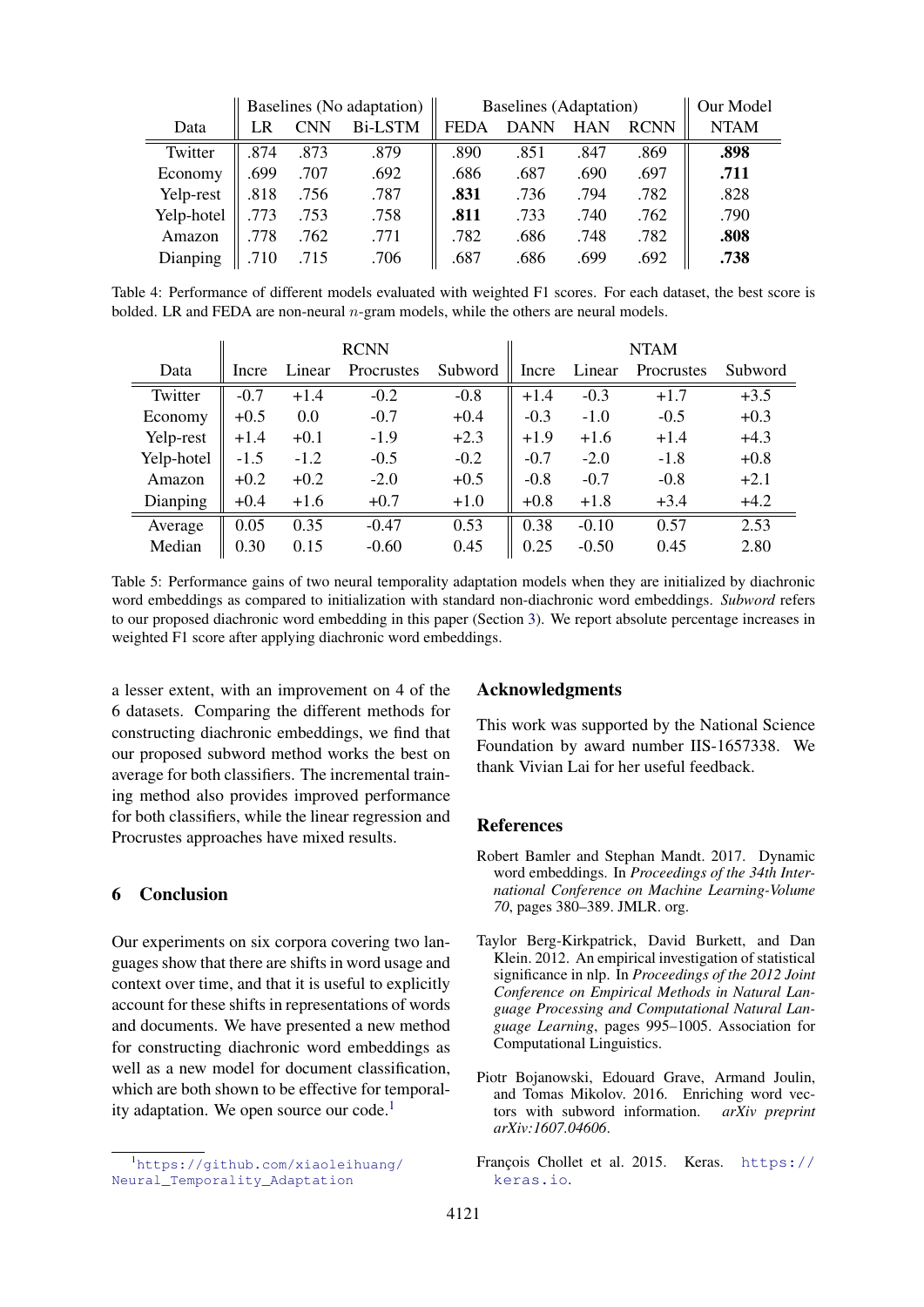- <span id="page-9-13"></span>Hal Daume III. 2007. Frustratingly easy domain adaptation. In *Proceedings of the 45th Annual Meeting of the Association of Computational Linguistics*, pages 256–263.
- <span id="page-9-7"></span>Haim Dubossarsky, Daphna Weinshall, and Eitan Grossman. 2017. Outta control: Laws of semantic change and inherent biases in word representation models. In *Proceedings of the 2017 conference on empirical methods in natural language processing*, pages 1136–1145.

<span id="page-9-10"></span>Figure Eight Inc. 2015. [Data for everyone.](https://www.crowdflower.com/data-for-everyone/)

- <span id="page-9-20"></span>Yaroslav Ganin, Evgeniya Ustinova, Hana Ajakan, Pascal Germain, Hugo Larochelle, François Laviolette, Mario Marchand, and Victor Lempitsky. 2016. Domain-adversarial training of neural networks. *The Journal of Machine Learning Research*, 17(1):2096–2030.
- <span id="page-9-17"></span>Richard HR Hahnloser, Rahul Sarpeshkar, Misha A Mahowald, Rodney J Douglas, and H Sebastian Seung. 2000. Digital selection and analogue amplification coexist in a cortex-inspired silicon circuit. *Nature*, 405(6789):947.
- <span id="page-9-3"></span>William L Hamilton, Jure Leskovec, and Dan Jurafsky. 2016. Diachronic word embeddings reveal statistical laws of semantic change. In *Proceedings of the 54th Annual Meeting of the Association for Computational Linguistics (Volume 1: Long Papers)*, volume 1, pages 1489–1501.
- <span id="page-9-9"></span>Ruining He and Julian McAuley. 2016. Ups and downs: Modeling the visual evolution of fashion trends with one-class collaborative filtering. In *Proceedings of the 25th International Conference on World Wide Web (WWW)*, pages 507–517. International World Wide Web Conferences Steering Committee.
- <span id="page-9-1"></span>Yu He, Jianxin Li, Yangqiu Song, Mutian He, and Hao Peng. 2018. Time-evolving text classification with deep neural networks. In *IJCAI*, pages 2241–2247.
- <span id="page-9-14"></span>Sepp Hochreiter and Jürgen Schmidhuber. 1997. Long short-term memory. *Neural computation*, 9(8):1735–1780.
- <span id="page-9-0"></span>Xiaolei Huang and Michael J Paul. 2018. Examining temporality in document classification. In *Proceedings of the 56th Annual Meeting of the Association for Computational Linguistics (Volume 2: Short Papers)*, volume 2, pages 694–699.
- <span id="page-9-18"></span>Yoon Kim. 2014. [Convolutional neural networks for](http://aclweb.org/anthology/D/D14/D14-1181.pdf) [sentence classification.](http://aclweb.org/anthology/D/D14/D14-1181.pdf) In *Proceedings of the 2014 Conference on Empirical Methods in Natural Language Processing, EMNLP 2014, October 25-29, 2014, Doha, Qatar, A meeting of SIGDAT, a Special Interest Group of the ACL*, pages 1746–1751.
- <span id="page-9-6"></span>Yoon Kim, Yi-I Chiu, Kentaro Hanaki, Darshan Hegde, and Slav Petrov. 2014. Temporal analysis of language through neural language models. In *Proceedings of the ACL 2014 Workshop on Language Technologies and Computational Social Science*, pages 61–65.
- <span id="page-9-19"></span>Diederik P Kingma and Jimmy Ba. 2014. Adam: A method for stochastic optimization. *arXiv preprint arXiv:1412.6980*.
- <span id="page-9-2"></span>Vivek Kulkarni, Rami Al-Rfou, Bryan Perozzi, and Steven Skiena. 2015. Statistically significant detection of linguistic change. In *Proceedings of the 24th International Conference on World Wide Web*, pages 625–635. International World Wide Web Conferences Steering Committee.
- <span id="page-9-4"></span>Andrey Kutuzov, Lilja Øvrelid, Terrence Szymanski, and Erik Velldal. 2018. Diachronic word embeddings and semantic shifts: a survey. In *Proceedings of the 27th International Conference on Computational Linguistics*, pages 1384–1397.
- <span id="page-9-21"></span>Siwei Lai, Liheng Xu, Kang Liu, and Jun Zhao. 2015. Recurrent convolutional neural networks for text classification. In *Twenty-ninth AAAI conference on artificial intelligence*.
- <span id="page-9-8"></span>Xuanyi Liao and Guang Cheng. 2016. Analysing the semantic change based on word embedding. In *Natural Language Understanding and Intelligent Applications*, pages 213–223. Springer.
- <span id="page-9-15"></span>Edward Loper and Steven Bird. 2002. [Nltk: The natu](https://doi.org/10.3115/1118108.1118117)[ral language toolkit.](https://doi.org/10.3115/1118108.1118117) In *Proceedings of the ACL-02 Workshop on Effective Tools and Methodologies for Teaching Natural Language Processing and Computational Linguistics - Volume 1*, ETMTNLP '02, pages 63–70, Stroudsburg, PA, USA. Association for Computational Linguistics.
- <span id="page-9-11"></span>Meituan-Dianping. 2019. [Meituan-dianping official](http://www.dianping.com/citylist) [website.](http://www.dianping.com/citylist)
- <span id="page-9-5"></span>Rada Mihalcea and Vivi Nastase. 2012. Word epoch disambiguation: Finding how words change over time. In *Proceedings of the 50th Annual Meeting of the Association for Computational Linguistics (Volume 2: Short Papers)*, volume 2, pages 259–263.
- <span id="page-9-12"></span>Tomas Mikolov, Ilya Sutskever, Kai Chen, Greg S Corrado, and Jeff Dean. 2013. Distributed representations of words and phrases and their compositionality. In *Advances in neural information processing systems*, pages 3111–3119.
- <span id="page-9-16"></span>F. Pedregosa, G. Varoquaux, A. Gramfort, V. Michel, B. Thirion, O. Grisel, M. Blondel, P. Prettenhofer, R. Weiss, V. Dubourg, J. Vanderplas, A. Passos, D. Cournapeau, M. Brucher, M. Perrot, and E. Duchesnay. 2011. Scikit-learn: Machine learning in Python. *Journal of Machine Learning Research*, 12:2825–2830.